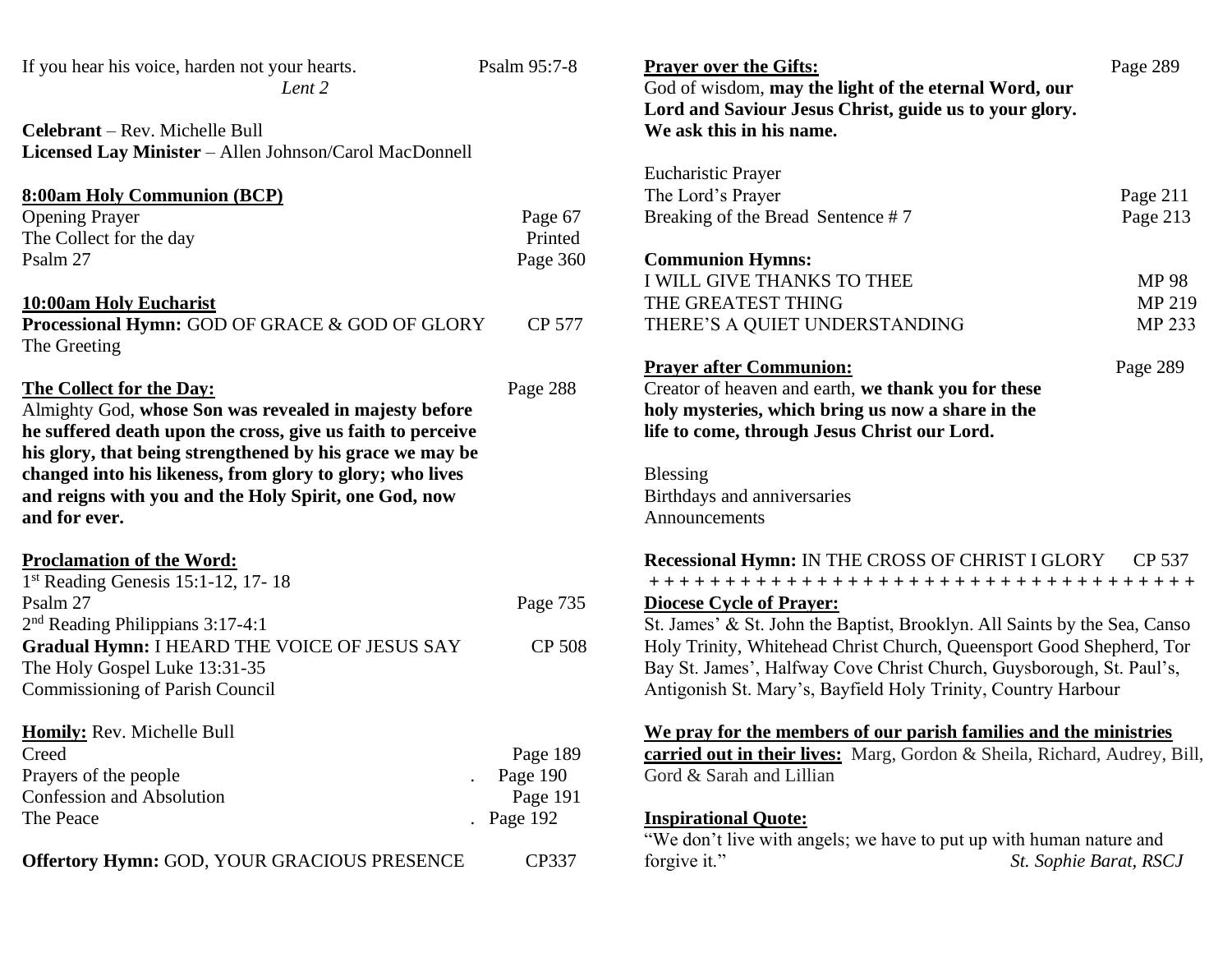## **Readings for next Sunday Mar.20**

1st Reading Isaiah 55:1-9 Psalm 63:1-8 2nd Reading 1 Corinthians 10:1-13 The Holy Gospel Luke 13:1-9

## **This week in our parish**

|                  | Sunday Mar 13 8:00am Holy Communion  |
|------------------|--------------------------------------|
|                  | 10:00am Holy Eucharist               |
| Wednesday Mar 16 | 11:00am Holy Communion & Study group |
| Friday Mar.18    | 11:00am Banner Making                |
| Sunday Mar 20    | 8:00am Holy Communion                |
|                  | 10:00am Holy Eucharist               |

## **Notices**

**Commissioning Parish Council:** Today we commission our parish council members, praying for God's wisdom and vision for them. And we thank them for stepping up to this leadership role in the church.

**Lenten Mid-Week Services**: This year we will be exploring the lives of some of the people who took part in Jesus' last few days of life. This week Sarah Durnford will be speaking on Mary, the mother of Jesus. This will be followed by our study. If you would like the videos, let Rev. Michelle know. And take a workbook if you like from the narthex.

**PWRDF campaign:** We are aiming to raise \$1500 for the PWRDF Climate Action program. So far, we have \$45. If you want to do something more for climate action, the display gives ideas. You can see the running shoes, walking stick, bicycle and bus schedule, all encouraging us to use more active transportation. Rev. Michelle is contributing \$0.25 every time she drives her car.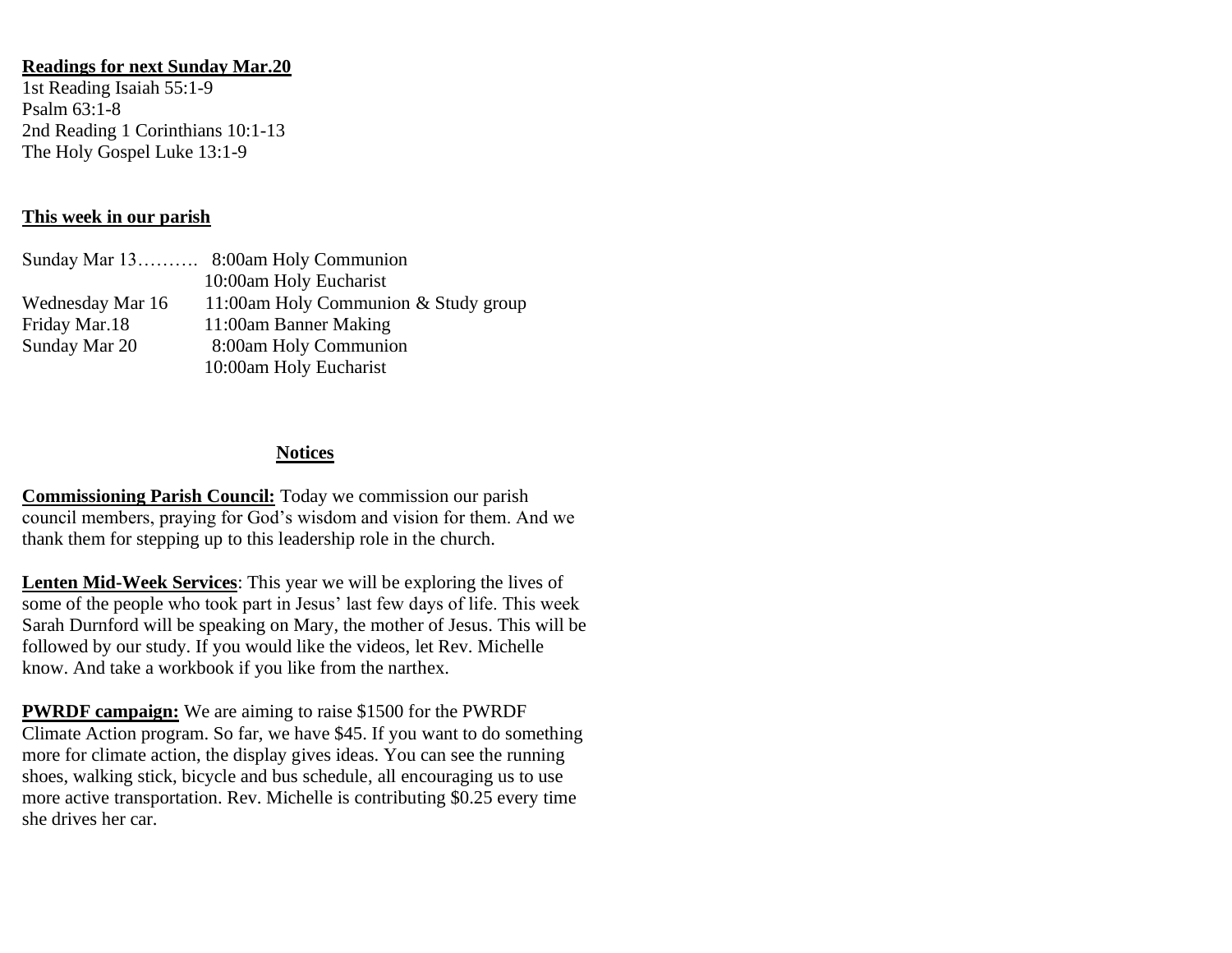**Living Water: Time at the Well:** This is a Diocesan sponsored online retreat for lay people, on zoom, Friday, Apr. 1 in the evening and Sat. Apr. 2 in the morning. This is an easy way to go on a Lenten retreat. For more information check the Anglican Net News or Diocesan website and to register, go to https://www.surveymonkey.com/r/LENT-LIVINGWATER

**Banner Making**: Some of us will be making new banners for Easter and Pentecost as the old ones were getting a bit tattered. If you are interested, speak to Sarah Durnford or just come on Friday, March 18, at 11 am. This is a fun way to get together and do something creative and fun for the church.

**Spring Fling:** Save the date: Saturday, June 4 (rain date June 11) for Emmanuel's first Spring Fling. This will be an outdoor fair, with tables selling crafts, baked goods, jewelry, plants, and anything else that occurs to you, plus hot dogs and other lunch items. To participate, speak to Sarah and Wendy, who are coordinating it. Open to lots of new ideas. We are looking forward to having some fun together.

**Living Water: Time at the Well:** This is a Diocesan sponsored online retreat for lay people, on zoom, Friday, Apr. 1 in the evening and Sat. Apr. 2 in the morning. This is an easy way to go on a Lenten retreat. For more information check the Anglican Net News or Diocesan website and to register, go to https://www.surveymonkey.com/r/LENT-LIVINGWATER

**Banner Making**: Some of us will be making new banners for Easter and Pentecost as the old ones were getting a bit tattered. If you are interested, speak to Sarah Durnford or just come on Friday, March 18, at 11 am. This is a fun way to get together and do something creative and fun for the church.

**Spring Fling:** Save the date: Saturday, June 4 (rain date June 11) for Emmanuel's first Spring Fling. This will be an outdoor fair, with tables selling crafts, baked goods, jewelry, plants, and anything else that occurs to you, plus hot dogs and other lunch items. To participate, speak to Sarah and Wendy, who are coordinating it. Open to lots of new ideas. We are looking forward to having some fun together.